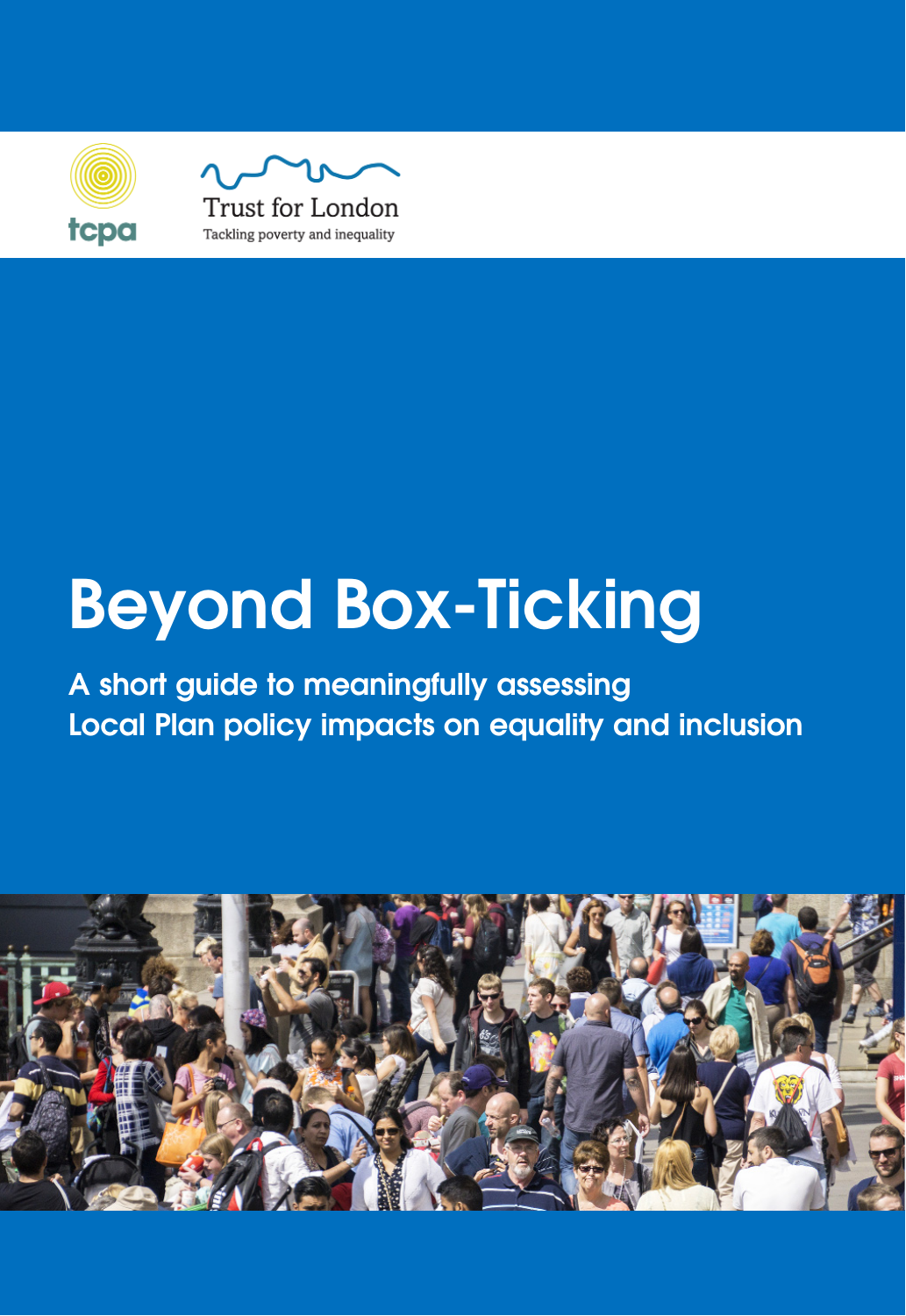







## Positive planning for equality and inclusion

Planning has a key role to play in achieving greater social and economic inclusion, promoting equality, and reducing poverty. At the same time, however, planning processes (either through action or inaction) can do and have done harm by leading to outcomes that reinforce and entrench existing inequalities and forms of exclusion. TCPA's Planning out Poverty report highlighted that:

'planning has multiple and complex effects on people's lives because its decisions often involve the allocation of resources. Crudely, there are winners and losers from planning decisions, and planning therefore has the power to help promote greater or lesser levels of equity and social justice.<sup>'1</sup>

Planning policies and decisions impact different people differently. There are multiple groups in society who are both underrepresented in engagement with planning processes and often at most risk of being disproportionately negatively affected by planning outcomes.

In the process of developing planning policy, it is vital that local planning authorities assess the potential impacts of draft policies on different groups at an early stage, and adjust policies accordingly over time.

#### **Note**

Planning out Poverty: The Reinvention of Social Town Planning. TCPA, Oct. 2013. https://www.tcpa.org.uk/planning-out-poverty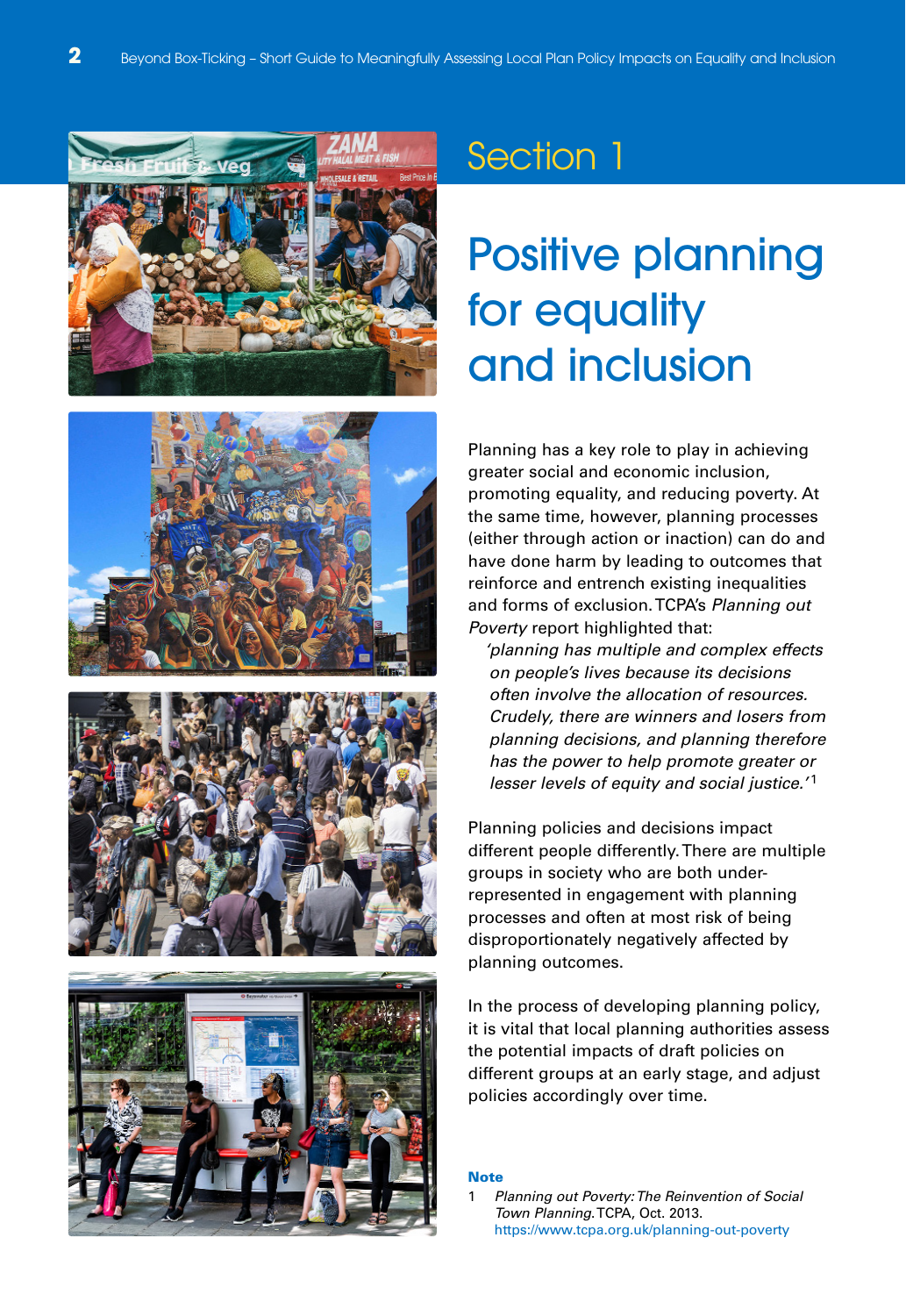## The Equality Act 2010 and the public sector equality duty

Under the Equality Act 2010, planners are required to assess the impacts of planning policy on equality and inclusion. The 2010

Equality Act brought together 116 separate pieces of legislation into one single Act which provides a legal framework to protect the

#### **Box 1 The public sector equality duty**

As outlined by the Equality and Human Rights Commission:<sup>a</sup>

- 'In summary, those subject to the general equality duty must, in the exercise of their functions, have due regard to the need to:
- Eliminate unlawful discrimination, harassment and victimisation and other conduct prohibited by the Act.
- Advance equality of opportunity between people who share a protected characteristic and those who do not.
- Foster good relations between people who share a protected characteristic and those who do not.

These [requirements] are often referred to as the three aims of the general equality duty. The Equality Act explains that the second aim (advancing equality of opportunity) involves, in particular, having due regard to the need to:

- Remove or minimise disadvantages suffered by people due to their protected characteristics.
- Take steps to meet the needs of people with certain protected characteristics where these are different from the needs of other people.
- Encourage people with certain protected characteristics to participate in public life or in other activities where their participation is disproportionately low.

It states that meeting different needs includes (among other things) taking steps to take account of disabled people's disabilities [as outlined in the 'Duty to make adjustments' section (Section 20) of the Equality Act]. It describes fostering good relations as tackling prejudice and promoting understanding between people from different groups. It explains that compliance with the general equality duty may involve treating some people more favourably than others.

To comply with the general equality duty, a public authority needs to have due regard to all three of its aims.'

A person who is not a public authority but who exercises public functions must, in the exercise of those functions, have due regard to the three aims above.

**Note**

a The Essential Guide to the Public Sector Equality Duty. Equality and Human Rights Commission, Jan. 2011, updated 2014. https://www.equalityhumanrights.com/sites/default/files/psed\_essential\_guide\_-\_guidance\_ for english public bodies.pdf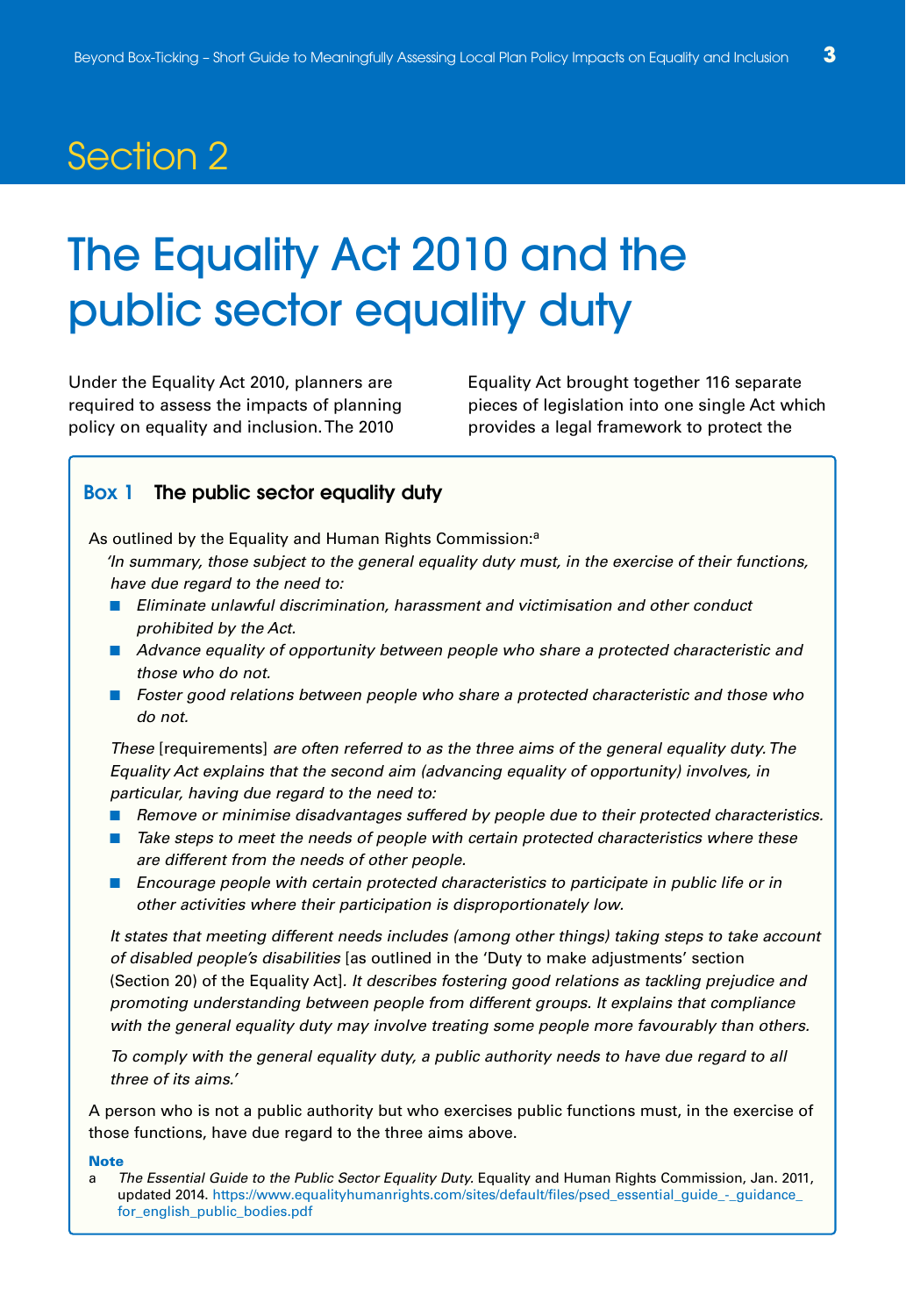#### **Box 2 Protected characteristics**

The Equality Act 2010 identifies personal characteristics that might lead people to experience discrimination and inequality, called the 'protected characteristics'. These are:

- age;
- disability;
- gender reassignment;<sup>a</sup>
- marriage and civil partnership;
- pregnancy and maternity;
- race;
- religion or belief;
- sex; and
- sexual orientation.

The three aims of the public sector equality duty apply to all protected characteristics apart from marriage and civil partnership, which are relevant only to the first aim (eliminating discrimination).

#### **Note**

a Which should arguably be considered more broadly in terms of gender identity

#### **Box 3 'Non-protected' characteristics**

Most notably, 'non-protected' characteristics include:

- Socio-economic characteristics:
	- social class; and
	- income level.

There are also a number of other specific groups that are particularly at risk of disadvantage and social exclusion, including, for example:<sup>a</sup>

- looked-after children:
- homeless households and rough sleepers;
- refugees and asylum seekers;
- UK armed forces veterans; and
- people with experience of the criminal justice system.

#### **Note**

a Equality, Diversity and Inclusion Evidence Base for London. Greater London Authority, May 2018, updated Jun. 2019. https://data.london.gov.uk/dataset/equality—diversity-and-inclusion-evidence-base

rights of individuals and advance equality of opportunity for all. As part of the Equality Act, a public sector equality duty (see Box 1)

came into force in April 2011 and applies to all 'public authorities', including those developing planning policy.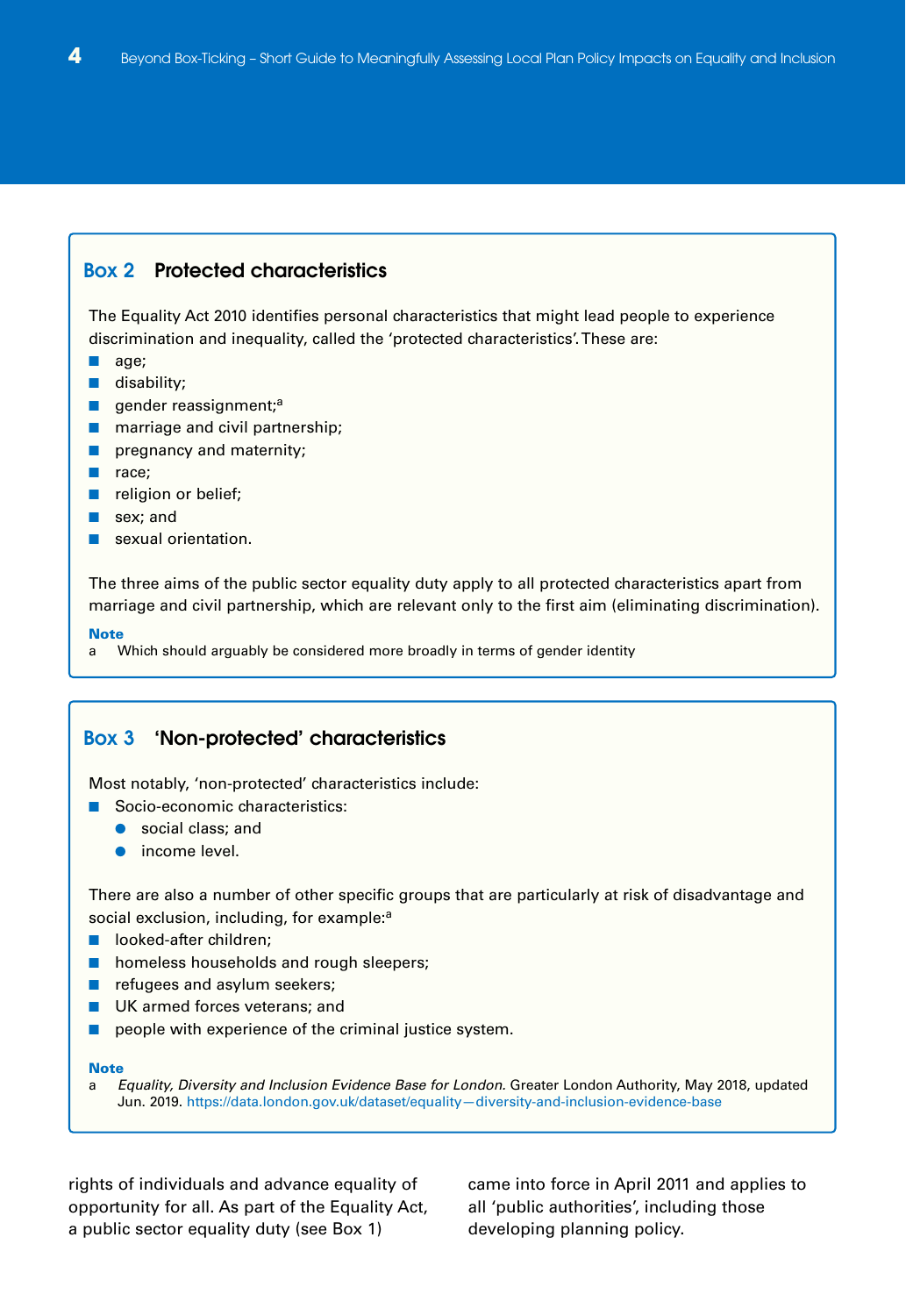#### **Protected characteristics – and characteristics and groups that are not specifically protected**

The protected characteristics defined in the Equality Act 2010 are set out in Box 2. Importantly, in addition to the protected characteristics outlined in the Equality Act 2010, there are multiple other factors and characteristics that can lead to people being particularly at risk of disadvantage and social exclusion, as outlined in Box 3. Socio-economic factors, determined by social class and income level and notably not included within the Equality Act's protected characteristics, are vital considerations as they increase the likelihood of experiencing poverty, deprivation, ill-health, and other related outcomes.

It is important to note the linkages between socio-economic characteristics and protected characteristics – for example with regard to people with mobility impairments, and the higher rates of poverty among BAME (Black and Minority Ethnic) communities. Some of the other groups listed in Box 3 also overlap with or form sub-sets of specific protected characteristics – for example, looked-after children form a sub-set within the broader 'age' category, and some refugees and asylum seekers may overlap with the 'race' category.

Despite the multiple areas of overlap, as these characteristics and groups are not specifically included or highlighted within the protected characteristics, there is a risk that the impacts on people with these characteristics or within these groups may not be considered fully in assessments. It is therefore recommended that in the development of Local Plans, in order to promote equality and inclusion, there should be early and continuous assessment of how policies impact **all** groups who are particularly at greater risk of disadvantage and social exclusion.

## Defining the scope of Equality Impact **Assessments**

#### **Methodology**

Guidance advises that:

'In order to have due regard to the aims of the general equality duty, you will need to understand the impact of your functions on equality. This includes your existing polices and any new policies under development.'<sup>2</sup>

Furthermore, assessing impacts on equality and inclusion:

'can help you to understand the risk and extent of any adverse impact or potential unlawful discrimination. It can enable you to develop practical courses of action to advance equality and mitigate negative consequences before proposed policy is adopted.'<sup>3</sup>

Within the process of Local Plan development, to discharge the equality duty most local planning authorities choose to carry out an Equality Impact Assessment (EqIA). The general equality duty does not prescribe a particular methodology for assessing the impact on equality, so it is up to each authority to develop the approach that they wish to take (see Box 4).

#### **Note**

<sup>2</sup> Meeting the Equality Duty in Policy and Decision-Making. Equality and Human Rights Commission, Oct. 2014. https://www.equalityhumanrights.com/ sites/default/files/meeting\_the\_duty\_in\_policy\_and\_ decision-making.pdf

<sup>3</sup> Ibid.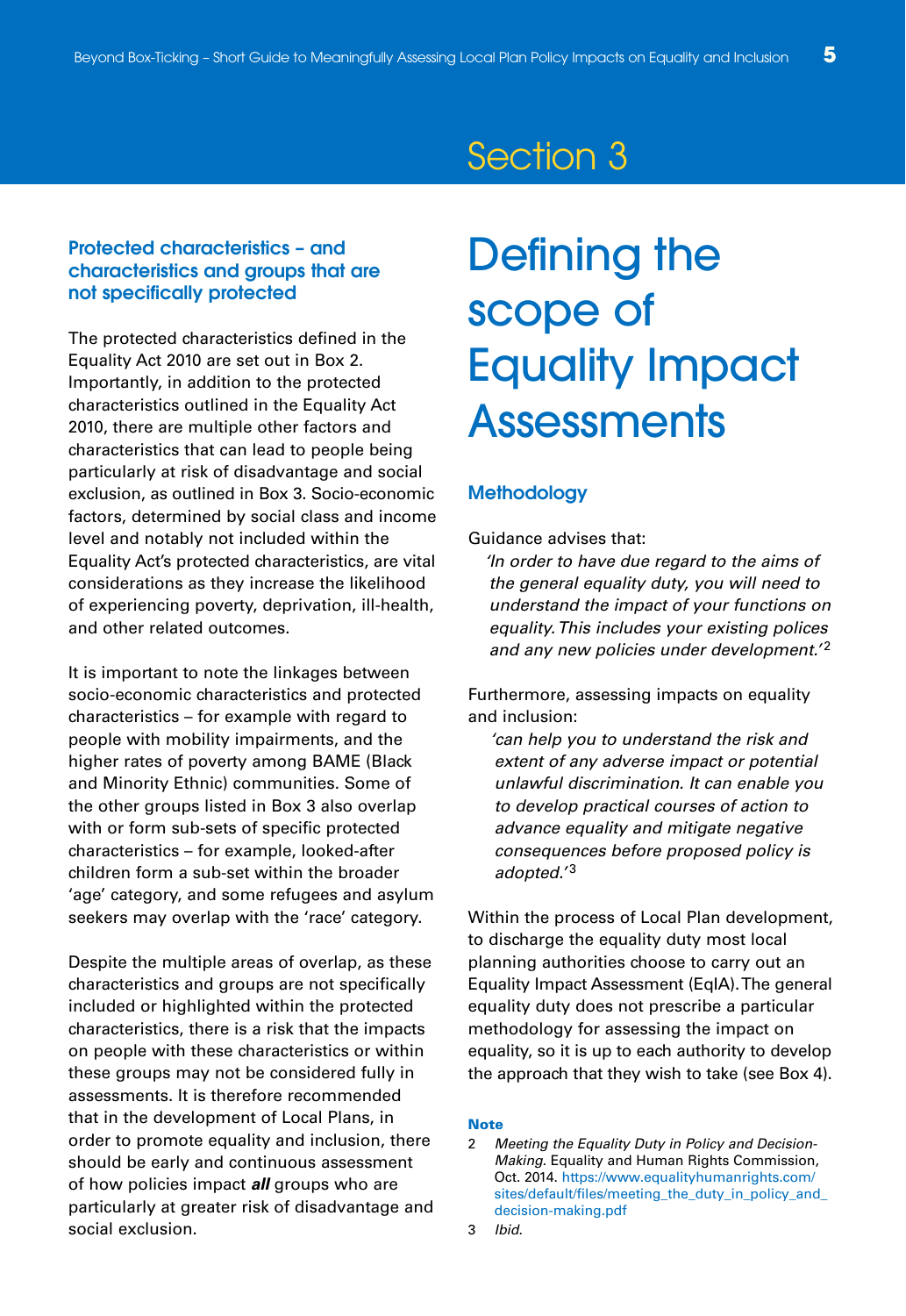#### **Box 4 A good method of assessing impact on equality**

Equality and Human Rights Commission guidance advises that a good method of assessing impact on equality:

- '■ Is integrated into mainstream policy development and decision-making.
- Has the backing and buy-in of senior staff (including sign-off).
- Draws on relevant equality information and the results of any engagement activity.
- Ensures timely and informed consideration of the aims of the general equality duty, and keeps a record of this.
- Records the reason for any decision that a policy has no relevance to the aims of the general equality duty.
- Requires decision-makers to consider taking steps to mitigate adverse impacts where they have been identified.
- Documents how information about the actual impact of the policy will be used to review the policy in future, if necessary.
- Is regularly reviewed to ensure that it is effective and up-to-date.<sup>'a</sup>

#### **Note**

a Meeting the Equality Duty in Policy and Decision-Making. Equality and Human Rights Commission, Oct. 2014. https://www.equalityhumanrights.com/sites/default/files/meeting\_the\_duty\_in\_policy\_and\_decision-making.pdf

#### **How are Equality Impact Assessments and Sustainability Appraisals linked?**

Many local planning authorities carry out an Equality Impact Assessment as part of a wider Integrated Impact Assessment (IIA), which also includes:

- a Sustainability Appraisal, which incorporates the requirements of the Environmental Assessment of Plans and Programmes Regulations 2004 (commonly referred to as the Strategic Environmental Assessment Regulations);
- a Community Safety Impact Assessment (CSIA), required by the Crime and Disorder Act 1998 and the Policy and Justice Act 2006; and
- a Health Impact Assessment (HIA), which is non-statutory but commonly conducted and considered good practice.

Sustainability Appraisals (see Box 5) are designed to consider environmental, social and economic issues. However, they can often lack meaningful analysis of the social impacts of policies, particularly with regard to specific groups in society.

Carrying out an Integrated Impact Assessment can provide the opportunity for impacts to be considered more holistically and for analysis from (particularly the social aspects of) a Sustainability Appraisal to link in with analysis from an EqIA. At the same time, however, it is important to ensure that undertaking an EqIA as part of an Integrated Impact Assessment does not lead to the impacts on equality being evaluated in less depth than if the EqIA was not undertaken as part of an integrated assessment process.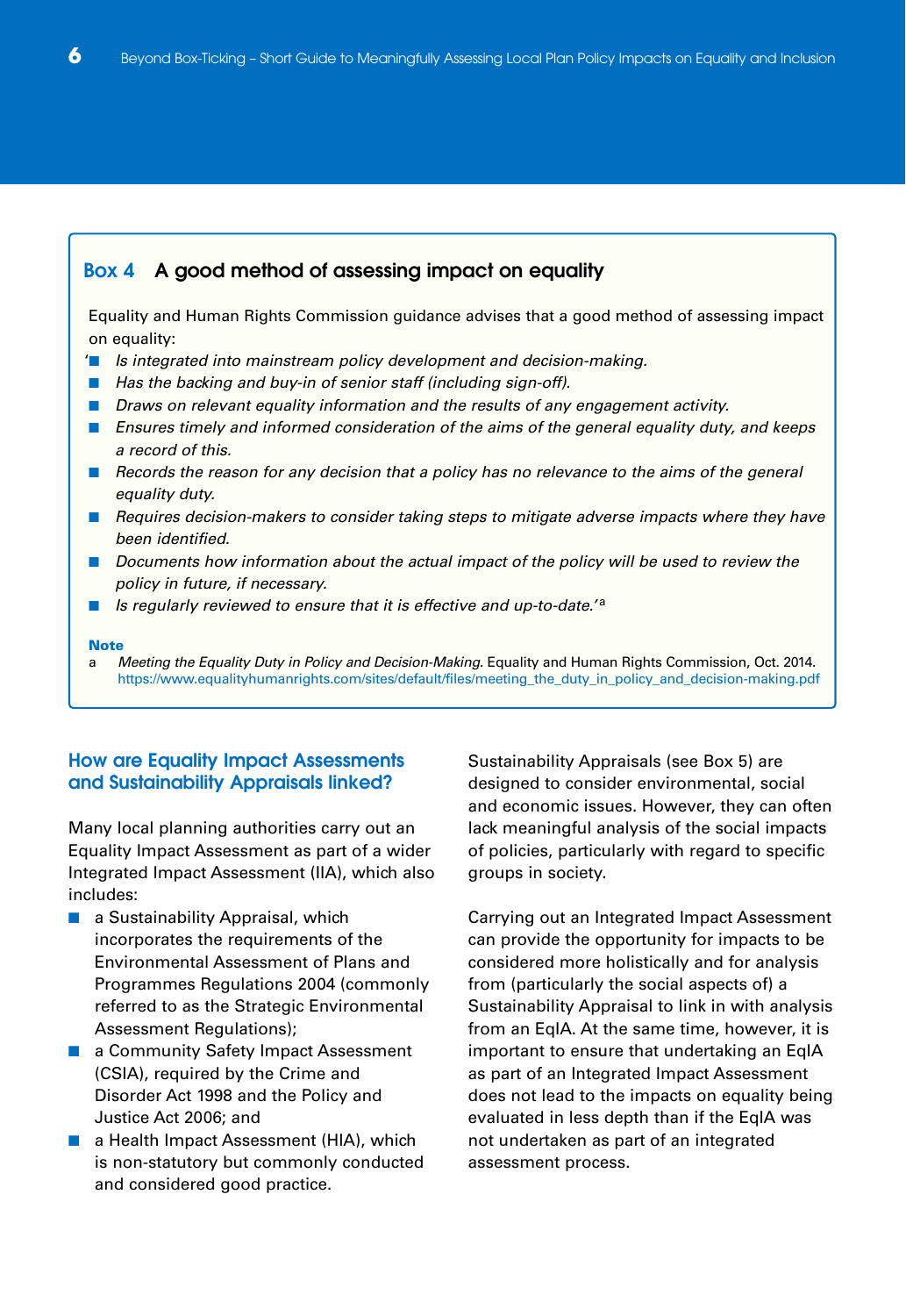#### **Box 5 Sustainability Appraisals**

National Planning Practice Guidance  $(PPG)^a$  describes the Sustainability Appraisal process as: 'an opportunity to consider ways by which the plan can contribute to improvements in environmental, social and economic conditions, as well as a means of identifying and mitigating any potential adverse effects that the plan might otherwise have. By doing so, it can help make sure that the proposals in the plan are appropriate given the reasonable alternatives. It can be used to test the evidence underpinning the plan and help to demonstrate how the tests of soundness have been met. Sustainability appraisal should be applied as an iterative process informing the development of the plan.'

#### **Note**

a 'Strategic environmental assessment and sustainability appraisal'. Planning Practice Guidance. Ministry of Housing, Communities and Local Government. Revision date Jul. 2019. https://www.gov.uk/guidance/strategic-environmental-assessment-and-sustainability-appraisal

#### **How should economic vulnerability and other 'non-protected' characteristics be considered?**

As outlined earlier in the guide, the public sector equality duty specifically relates only to the protected characteristics. How then will the assessment processes evaluate the impact of policies on the wider characteristics of certain groups, considered in Box 3? There may be an assumption that economic vulnerability and the specific impacts of Local Plan policies on low-income communities do not need to be considered within an EqIA as the Sustainability Appraisal will pick up such issues. However, this assumption risks the impacts on low-income communities and other groups falling unaddressed into in a gap between the two assessment processes.

Developing an EqIA methodology provides an opportunity to broaden the scope and build in socio-economic status and other factors. This will ensure that the impacts of Local Plan policy on **all** groups that are particularly at risk of disadvantage and social exclusion can be more holistically and more comprehensively assessed.

Some Local Plan EqIAs do systematically assess the impacts of policies on lowerincome communities as an integrated part of the EqIA process – it is strongly recommended that this approach be adopted in all Local Plan EqIAs.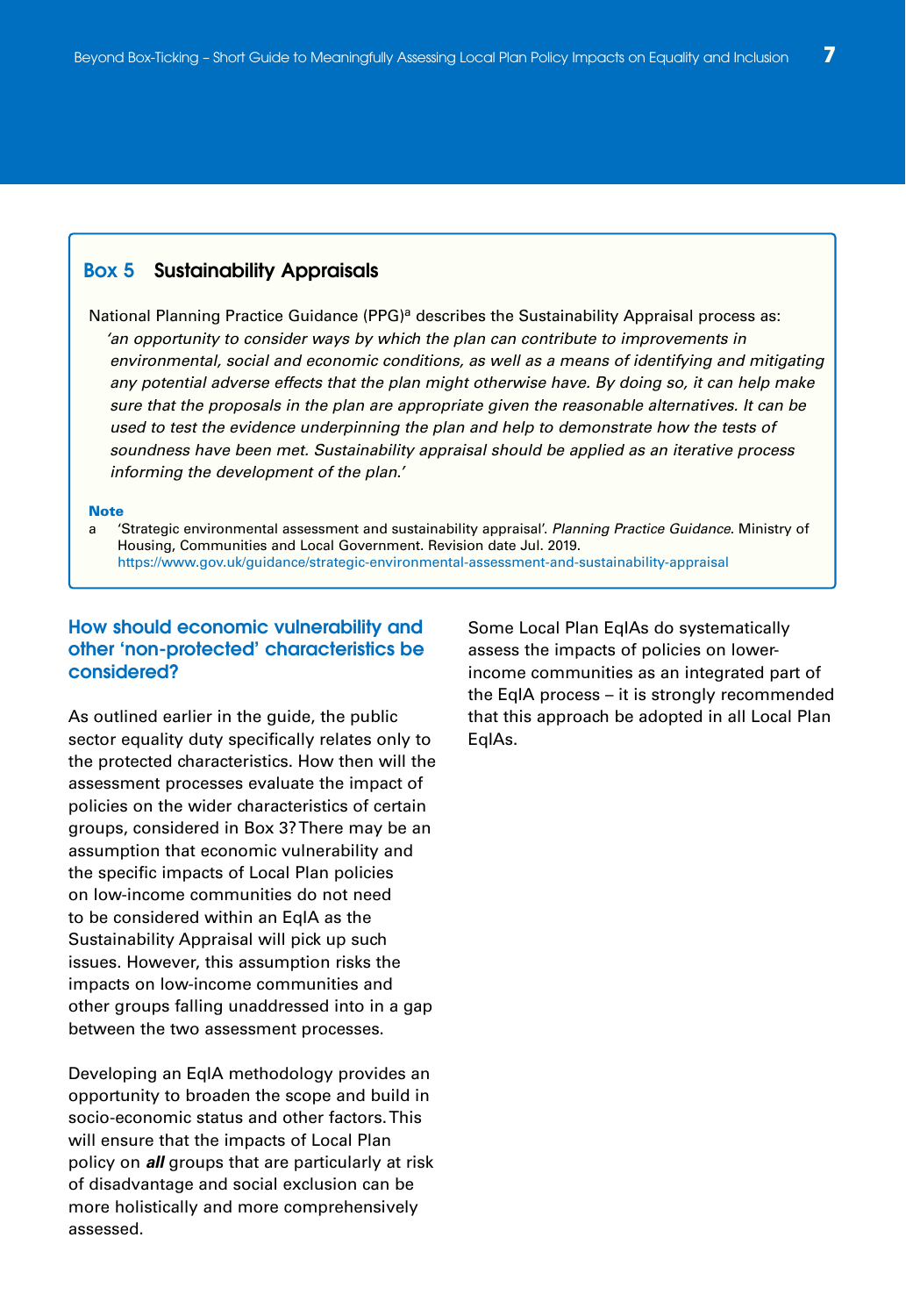## The Equality Impact Assessment process

'Having due regard to the aims of the general equality duty is about using good equality information and analysis, at the right time, as part and parcel of your decision-making processes.'<sup>4</sup>

#### **At what stages is the EqIA taking place? How is the EqIA informing policy development?**

The purpose of carrying out an EqIA is to inform the development of policy in order to understand how policies can be strengthened so that they maximise the positive impacts of promoting equality and inclusion – and also, where the need arises, to remove or mitigate potential negative and discriminatory impacts of various proposals on specific groups.

The EqIA therefore needs to be carried out early on and then at multiple stages in the Local Plan development process to ensure that it can genuinely inform policy development and the development of alterative policy options in an iterative way through consulting with relevant groups and building an evidence base.

The assessment of policy impacts can be continued through detailed monitoring of policy outcomes, while the collected information can then be used in the adjustment of existing and the development of new policies.

Equality and Human Rights Commission guidance on the public sector equality duty is clear that EqIAs should not take place in a retroactive way once draft policy is fully formed; rather, they must be embedded within the policy development process:

'Compliance with the general equality duty takes place before and at the time a particular policy is under consideration and when a decision is taken.'5

#### **Who will carry out the EqIA?**

Should the assessment be carried out inhouse or should it be outsourced? Capacity constraints may mean that some local planning authorities choose to have consultants undertake the EqIA; but, if the EqIA is outsourced, consideration needs to be given to how this separation of the EqIA from the in-house policy development process might impact the ability of planners to use the EqIA to genuinely inform the development of policy in an iterative way.

There are also implications for staff capacity and skills and for collaboration and the exchange of information between local authority teams if the process is outsourced, with the risk that planners may have a reduced understanding of the impacts of draft policy as they will have been less involved in

#### **Notes**

<sup>4</sup> Meeting the Equality Duty in Policy and Decision-Making. Equality and Human Rights Commission, Oct. 2014. https://www.equalityhumanrights.com/sites/default/files/meeting\_the\_duty\_in\_policy\_and\_decision-making.pdf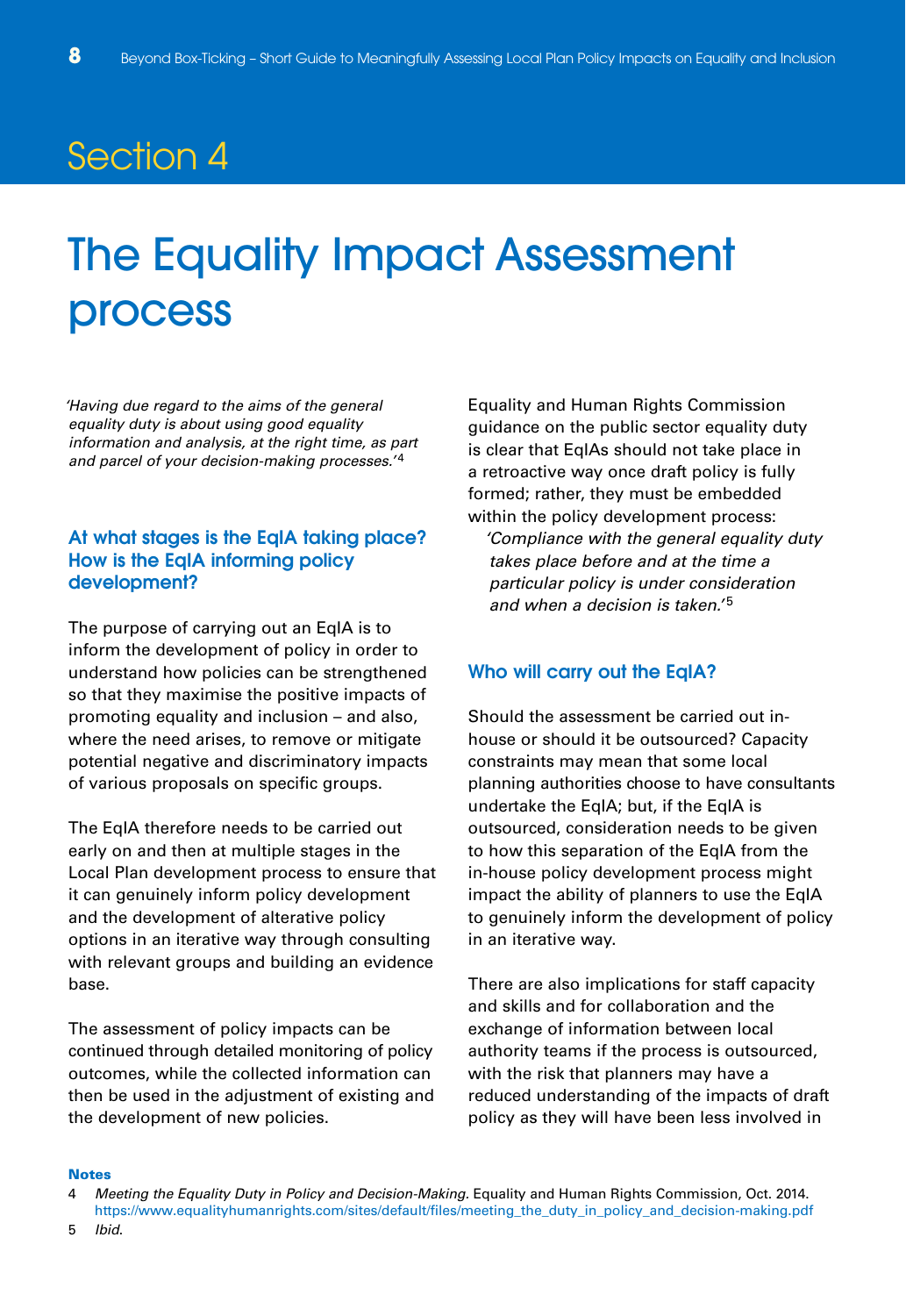the EqIA process and will lack the skills and understanding to continue assessing policies on the basis of the differential outcomes for groups with protected characteristics.

It is important to note, as highlighted in guidance, that even if an EqIA is outsourced to a consultant it is still the local authority that is responsible for complying with the equality duty:

'Decision-makers take responsibility for complying with the general equality duty with regard to all relevant functions. Responsibility cannot be delegated to external organisations that are carrying out public functions on their behalf.<sup>'6</sup>

#### **Building an evidence base through meaningful consultation**

Planners must have information that is comprehensive and proportionate. In practice this means having sufficient good-quality information to understand the effects of Local Plan policy on the aims set out in the public sector equality duty, in order to be able to effectively evaluate policy impacts.

Equality and Human Rights Commission guidance advises that:

'Having due regard to the aims of the general equality duty requires public authorities to have an adequate evidence base for their decision-making. Collecting and using equality information will enable them to develop a sound evidence base. Case law has made clear that public

authorities should ensure that they have enough relevant information to hand about equality issues to make informed choices and decisions, and to ensure that this is fully considered before and at the time decisions are taken.'7

Building an evidence base will require ongoing and meaningful consultation with, and the participation of, distinct protected characteristic groups and others at risk of exclusion – a key part of which will require gathering information on how current policies and issues affect different groups of people in society.

These groups need to be involved not only in the gathering of evidence, but also in identifying relevant benchmarks and targets against which policies are assessed, and in developing appropriate methods of continuous engagement.

It is important to note that, while networks and organisations that support protected characteristic groups may have very valuable insights, engaging with these types of organisations does not negate the need to also engage directly with a representative amount of people with protected characteristics (and wider groups), as they have lived experience of the impacts of policy in relation to equality and inclusion.

The evidence base should be published and made publicly accessible, and local planning authorities must provide information on how evidence has been gathered.

#### **Notes**

- 6 Meeting the Equality Duty in Policy and Decision-Making. Equality and Human Rights Commission, Oct. 2014. https://www.equalityhumanrights.com/sites/default/files/meeting\_the\_duty\_in\_policy\_and\_decision-making.pdf
- 7 The Essential Guide to the Public Sector Equality Duty. Equality and Human Rights Commission, Jan. 2011, updated 2014. https://www.equalityhumanrights.com/sites/default/files/psed\_essential\_guide\_-\_guidance\_ for\_english\_public\_bodies.pdf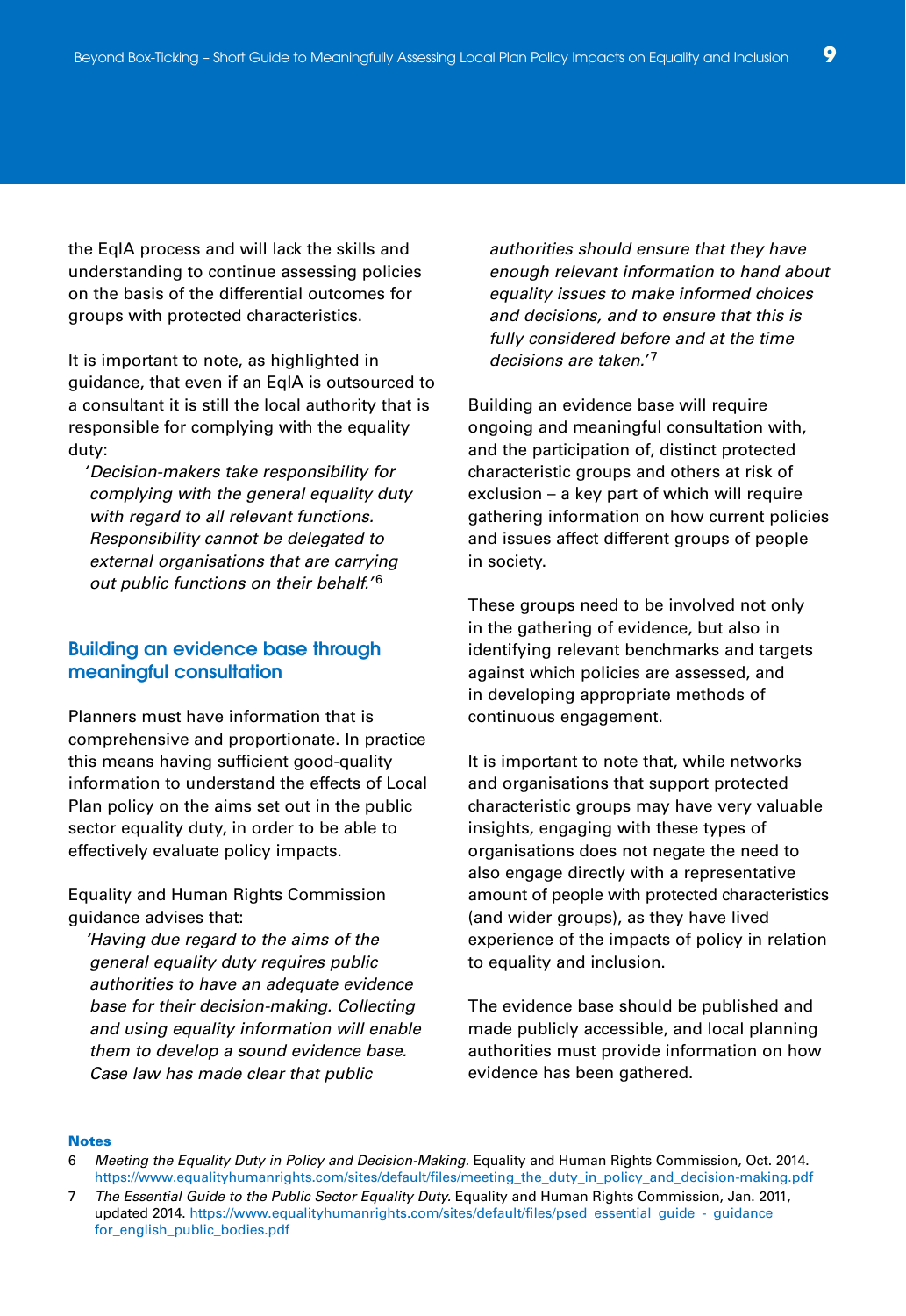#### **Monitoring actual impacts and reviewing policies**

Equality and Human Rights Commission guidance is clear that public authorities covered by the general equality duty must ensure that:

'Decision-makers review policies or decisions if circumstances change (e.g. if the make-up of service users alters). This is vital as the duty is a continuing one.<sup>'8</sup>

While the EqIA should evaluate the expected effects of policies using a strong evidence base, contexts continually change and there may be unforeseen impacts. It is therefore vital that once a Local Plan is adopted, the actual impacts of policies within the plan are monitored and, as required, negative impacts are mitigated, either by updating Local Plan policy or by introducing additional planning policies through Supplementary Planning Documents or other relevant policies.

## Key considerations within Equality Impact **Assessments**

#### **Identification of positive and negative impacts, and mitigation**

As planning is vital in promoting equality and inclusion and in reducing poverty, inequality and exclusion, it is important not only that EqIAs identify whether draft policies are expected to have positive impacts for certain groups, but also that they consider how policy can be developed to maximise positive impacts. This could be achieved by identifying additional and alternative policies, and also by strengthening the wording of existing draft policy to ensure that consideration of equality, inclusion and the needs of protected characteristic groups is built into policy phrasing.

Where negative impacts are identified, the nature and scale of these impacts must be understood. As outlined in Box 4, a good method requires decision-makers to consider taking steps to mitigate adverse impacts where they have been identified. Where possible, alternatives should be sought and draft policies should be reworked in order to eliminate the expected negative impact on

**Note**

<sup>8</sup> Meeting the Equality Duty in Policy and Decision-Making. Equality and Human Rights Commission, Oct. 2014. https://www.equalityhumanrights.com/sites/default/files/meeting\_the\_duty\_in\_policy\_and\_decision-making.pdf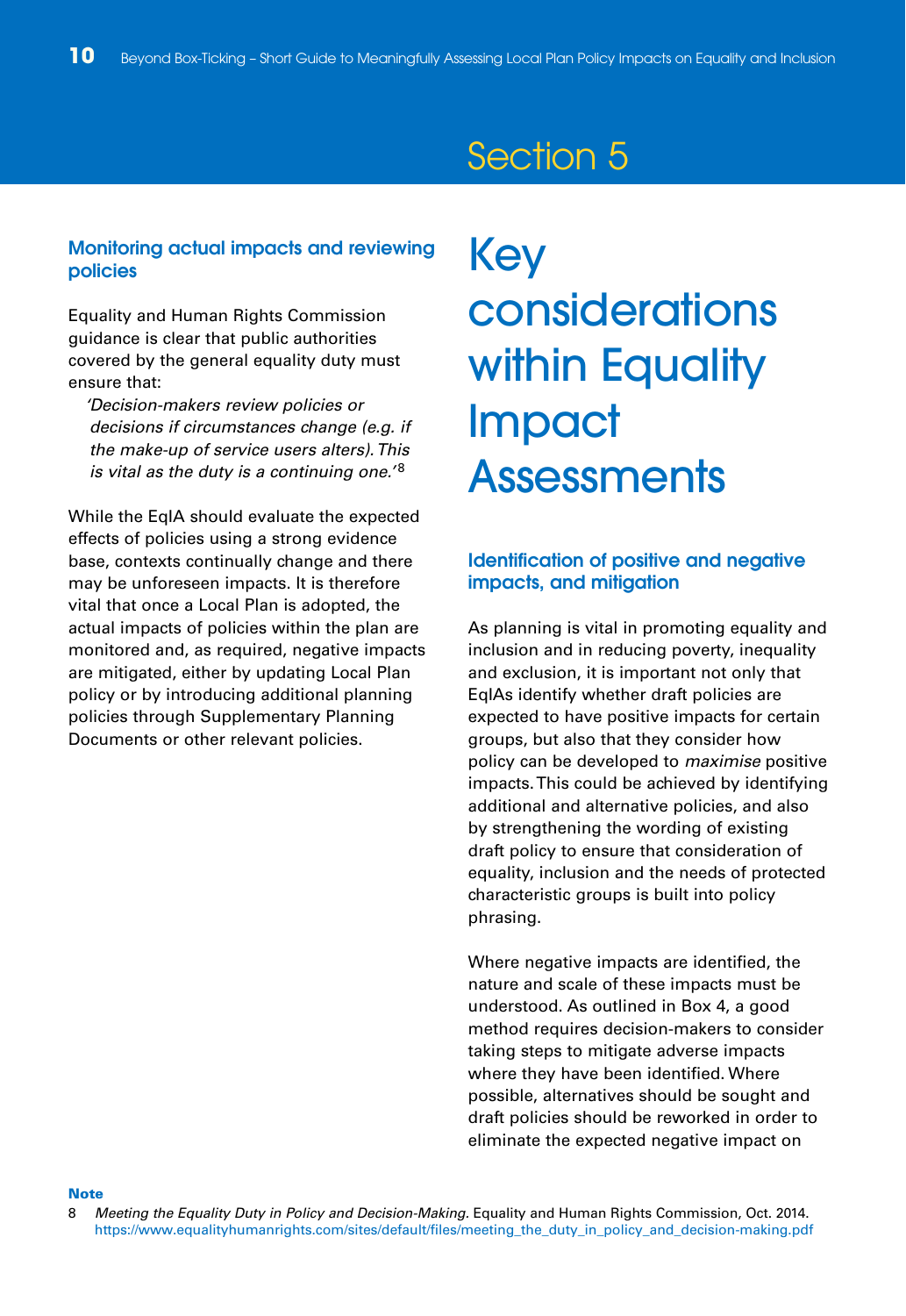specific protected characteristic groups. If the expected negative impacts are not fully eliminated through the re-working of policy, then specific mitigation measures should be outlined.

As stated in the introduction, planning often involves the (re)distribution of resources, which means that there will be negative impacts resulting from planning decisions. The key to an equitable approach to planning thus lies in assessing how these negative impacts are distributed across different groups and how, where possible, such impacts can be mitigated.

It is important to note that planning policymaking does not take place within in a vacuum. The 'do nothing' option can cause harm. There is therefore a need to consider whether policies go far enough to truly promote equality and inclusion, rather than simply maintaining the status quo.

#### **Cumulative impact of policies**

Local Plan policies are not developed in isolation from one another: the cumulative impact of combined Local Plan policies therefore also needs to be considered within EqIAs. This should involve assessing the impact on equality of policy decisions that are made together (for example understanding the combined impact of a policy on key worker housing and the policies on local employment protection) – this would mean ensuring that there is sufficient information to support an understanding of the cumulative or combined impact of these decisions.

The combined impact of Local Plan policy in the context of other non-planning factors also needs to be taken into account, such as changes to the Housing Benefits regime.

#### **Intersectionality**

Identity and personal characteristics are multifaceted, and many people are part of multiple equality groups that may be at greater risk of disadvantage and social exclusion. In carrying out an EqIA it is not enough to consider the impact of policies on any one aspect of the protected characteristic groups; rather, it is important to note how these characteristics intersect and overlap with one another, leading to distinct patterns of disadvantage and discrimination.

#### **Distinction within protected characteristic groups**

Within the protected characteristic groups there are many sub-groups – for example, there are multiple different types of disability (mental and physical), and considerable diversity of distinct ethnicities that would be considered within the 'BAME' categorisation. Local Plan EqIAs need to be specific about how policies will impact distinct groups.

Where it is expected that one sub-group may experience positive impacts of a policy and another sub-group may experience negative impacts (for example children and older people under consideration of 'age'), this cannot be considered to 'average-out'; rather, the EqIA should clearly outline how policy is expected to impact the distinct groups.

#### **Non-geographically defined communities and cross-boundary considerations**

Communities are people that have formed a group around a shared interest, characteristic, incentive, motivation or identity aspect, or a unique spatial distribution or geography. While